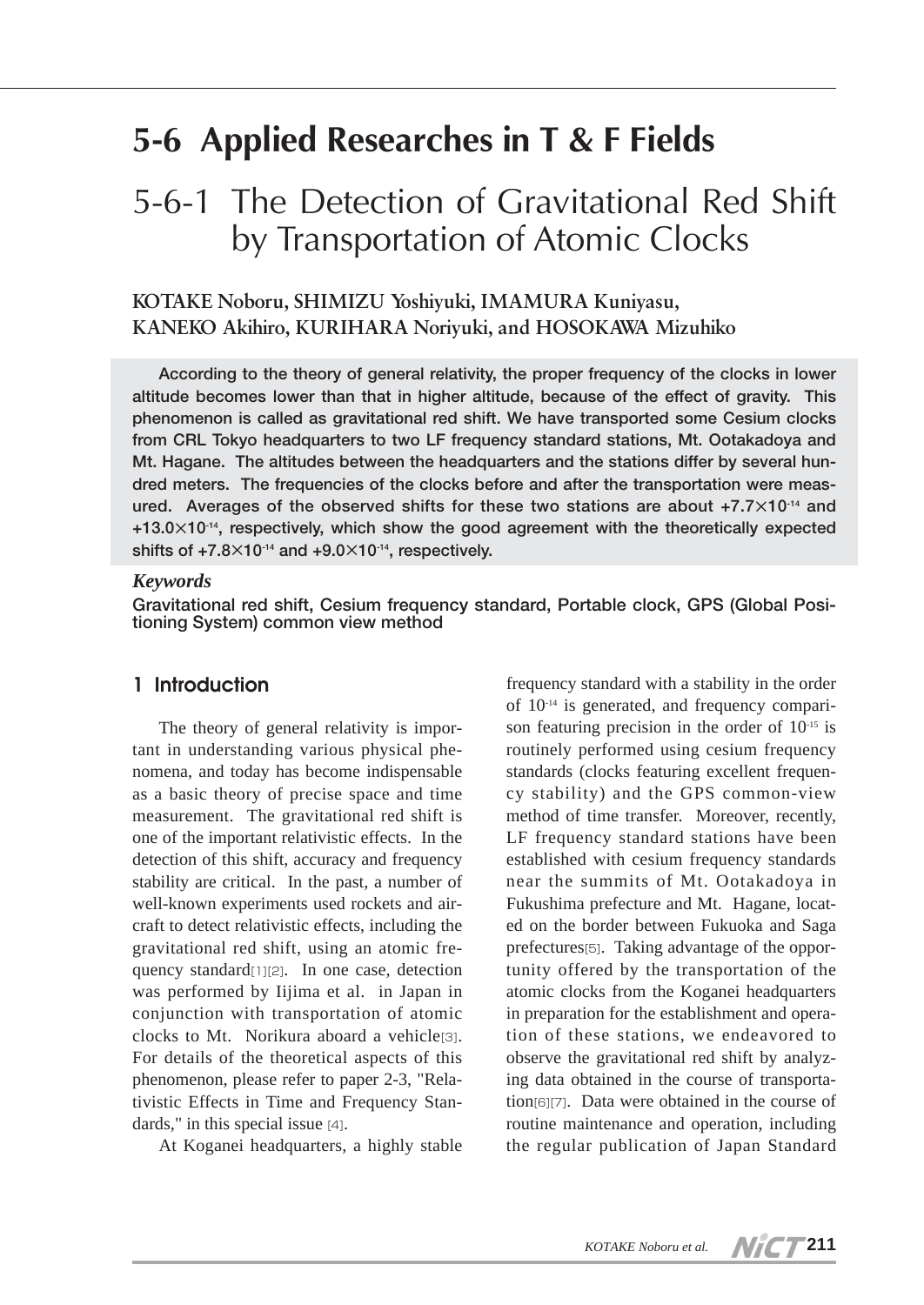Time by the Koganei headquarters.

This paper reports on the actual measurement results of the gravitational red shift (frequency shift) of these cesium frequency standards. In Section **2**, the basic principles will be briefly introduced and a theoretical value for the frequency variation will be calculated. In Section **3**, outlines of apparatuses and facilities used for this measurement, transportation of the clocks, and other details will be given. The data obtained will be analyzed in Section **4** and the results will be summarized.

# **2 Principle of gravitational red shift and theoretical value**

According to the theory of general relativity, the gravitational red shift causes a clock placed at a lower altitude, where gravity is strong, to run more slowly than a clock placed at a higher altitude, where gravity is weaker (Fig.1). In other words, the time generated by a frequency standard is affected by positiondependent changes in the gravitational potential. As described in a separate paper (**2-3** [4]) in this special issue, this is attributed to the fact that the gravitational potential bends space and time, affecting the values of metric tensor components.

The frequency shift caused by gravity in the movement of a clock near the Earth's surface is expressed by the following equation, based on the theory of general relativity.

$$
\Delta f / f = 1.1 \times 10^{-16} \Delta h \tag{1}
$$

where  $\Delta f/f$  is the frequency shift and  $\Delta h$ (in units of m) is the difference in altitude before and after transportation[8]. (1) Table 1 shows the theoretical values of the gravitational red shift calculated using equation (1) from the difference in altitude between the clock room at Koganei headquarters (Koganei-shi, Tokyo; geoid surface altitude of 84 m above geoid sur-



face) and the clock rooms in which the atomic clocks of the respective LF frequency standard stations are kept. As can be seen from the results of this equation, the value of the expected gravitational red shift is close to  $10^{-13}$ , which is considered sufficiently detectable.

### **3 Outline of experiment**

#### **3.1 Measurement principles**

An overview of the procedures we used in the experiments to detect gravitational red shift is as follows. First, at the Koganei headquarters, the frequency difference  $\Delta f_1$  between the frequency of the cesium frequency standard to be transported  $f_{clock}(h_1, \tau_1)$  and the reference frequency  $f_{ref}(\tau_1)$  was measured.

$$
\Delta f_1 = f_{clock}(h_1, \tau_1) - f_{ref}(\tau_1) \tag{2-1}
$$

where  $h_1$  represents the altitude of the Koganei headquarters and  $\tau_1$  is the measurement period. Next, the cesium frequency standard was transported to the LF frequency standard station, and the same measurement was performed to obtain  $\Delta f_2$ .

$$
\Delta f_2 = f_{clock}(h_2, \tau_2) - f_{ref}(\tau_2) \qquad (2.2)
$$

where  $h_2$  is the altitude of the Koganei headquarters and  $\tau_2$  is the measurement period. Coordinated Universal Time (UTC) was adopted as the frequency reference standard, as will be described later.

The gravitational red shiftΔ*fr.s* is expressed by the following equation using equations

| <b>Table 1</b> | Theoretical value of gravitational red shift |
|----------------|----------------------------------------------|
|----------------|----------------------------------------------|

|                                           | Mt. Ootakadoya         | Mt. Hagane             |
|-------------------------------------------|------------------------|------------------------|
| Altitude from CRL Tokyo(84m)              | 710 m                  | $816 \text{ m}$        |
| Gravitational red shift (Frequency shift) | $+7.8 \times 10^{-14}$ | $+9.0 \times 10^{-14}$ |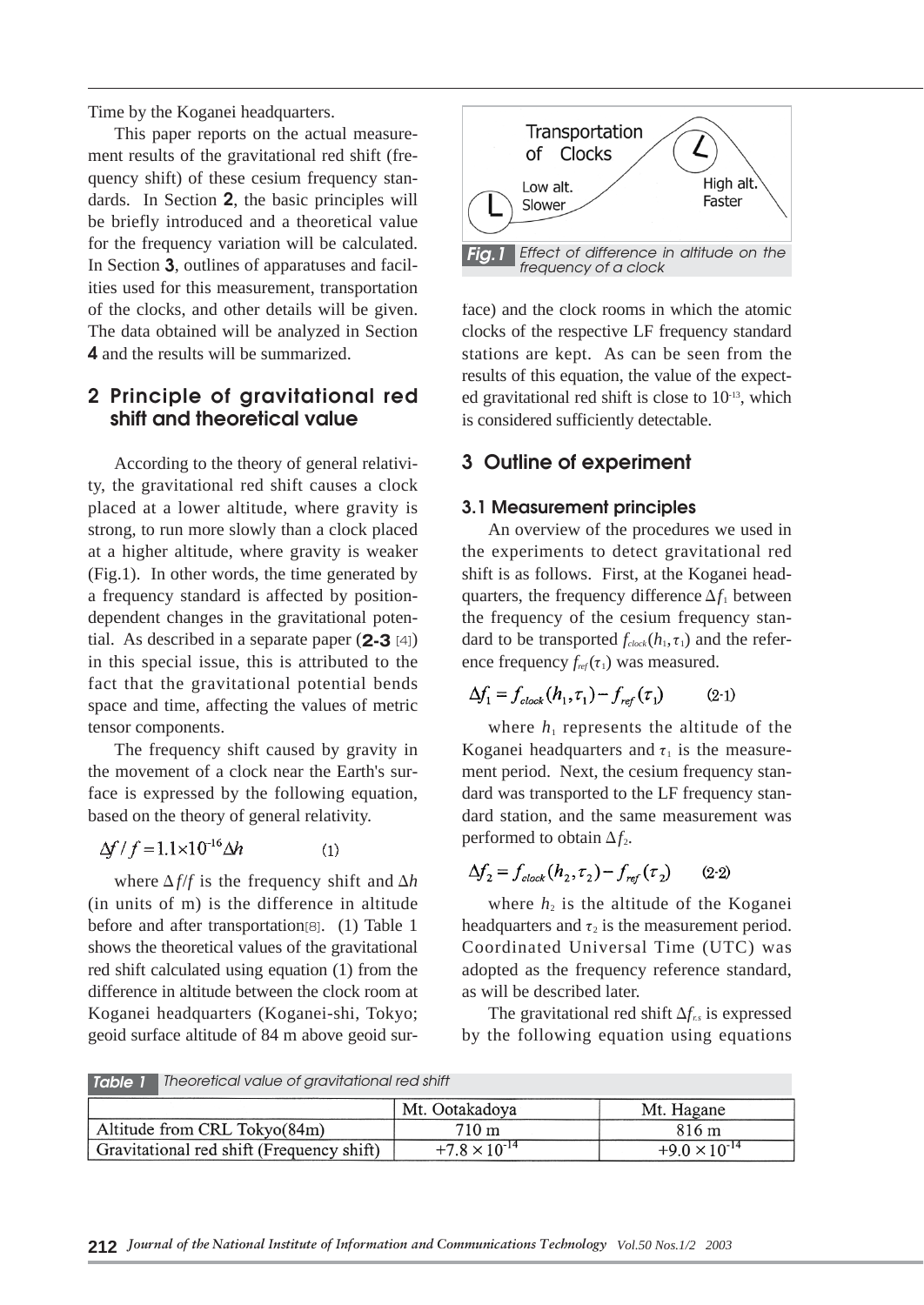$$
(2-2), (2-1).
$$
  
\n
$$
\Delta f_{r,s} = f_{clock} (h_2, \tau_2) - f_{clock} (h_1, \tau_2)
$$
  
\n
$$
= \{\Delta f_2 - \Delta f_1\} + \{f_{clock} (h_1, \tau_1) - f_{clock} (h_1, \tau_2)\} + \{f_{ref}(\tau_2) - f_{ref}(\tau_1)\} \quad (3)
$$

where  $f_{\text{clock}}(h_1, \tau_2)$  is the assumed frequency of the cesium frequency standard were it to have remained at the Koganei headquarters during the measurement period  $\tau$  in question. In order to detect the gravitational red shift, measurement errors in the terms on the right side of the equation (3) must be sufficiently small relative to the assumed extent of gravitational red shift (approximately 10-13).

## **3.2 Estimation of measurement errors** *3.2.1 Measurement system*

 $\Delta f_1$  and  $\Delta f_2$  were measured as follows.

At the Koganei headquarters, time differences among one-second signals generated by 12 cesium frequency standards are measured every four hours directly by a time interval counter. The Koganei headquarters generates UTC (CRL) based on the obtained time-difference data. For details on the system for generating UTC (CRL), please refer to paper **5-1** [9] of this special issue. The time differences among UTC (CRL) and 12 cesium frequency standards are also measured every four hours. From these time differences, the frequency of UTC (CRL)  $f_{UTC(CRL)}(\tau_1)$  is calculated, while the frequency of UTC serving as a reference  $f_{ref}(\tau_1)$ is estimated from a report referred to as the "Circular T," which is published by the Bureau International des Poids et Mesures (BIPM).

Equation (2-1) is replaced with the following equation.

$$
\Delta f_1 = \left\{ f_{clock}(h_1, \tau_1) - f_{\text{UTC(CRL)}}(\tau_1) \right\} - \left\{ f_{\text{UTC(CRL)}}(\tau_1) - f_{\text{ref}}(\tau_1) \right\} \tag{4}
$$

Error in the first term on the right side of equation (4) comes from the time interval counter measurement of one-second signals (with a measuring resolution of 30 ps), and this measurement error in the indicated term is on the order of 0.1 ns. If the measurement period is set to 20 days, measurement error

will become  $0.6 \times 10^{-16}$  due to frequency conversion.

Error in the second term on the right side of equation (4) is the comparison error of UTC (CRL) and UTC. According to the Circular T from the BIPM, the precision of the international frequency link $[10]$  is about  $1.5 \times$ 10-15 for a 20-day averaging time.

Measurement performed at the LF frequency standard stations is the same as that performed at Koganei headquarters, enabling GPS (Global Positioning System) commonview comparison between the values for the Koganei headquarters and individual LF frequency standard stations. For further details, please refer to paper **4-2**[11] of this special issue.

In both LF frequency standard stations, one of the cesium frequency standards is used as a reference oscillator for the long-wave standard wave. Coordinated Universal Times of the Ootakadoya LF frequency standard station and of the Hagane LF frequency standard station, generated based on these frequency standards, are referred to as UTC (Fukushima) and UTC (Kyushu), respectively (Table 2).

The frequencies of the cesium frequency standard after transportation, UTC (Fukushima) or UTC (Kyushu), UTC (CRL), and UTC are represented as  $f_{clock}(h_2, \tau_2)$ ,  $f_{UTC(LF)}(\tau_2)$ ,  $f_{UTC(CRL)}(\tau_2)$ , and  $f_{ref}(\tau_2)$ , respectively,  $\Delta f_2$  is expressed by the following equation.

$$
\Delta f_2 = \left\{ f_{clock}(h_2, \tau_2) - f_{UTC(LF)}(\tau_2) \right\} - \left\{ f_{UTC(LF)}(\tau_2) - f_{UTC(CRL)}(\tau_2) \right\}
$$

$$
- \left\{ f_{UTC(CRL)}(\tau_2) - f_{ref}(\tau_2) \right\}
$$
(5)

An error in the first term on the right side of equation (5) comes from the time interval counter measurement of one-second signals, as in the case of the equation (4), and the measurement error of this term is in the order of 0.1 ns, which results in a frequency equivalent of  $0.6 \times 10^{-16}$  (20-day averaging).

The second term on the right side of equation (5) is the result of GPS common-view comparison between the Koganei headquarters and one of the LF frequency standard stations.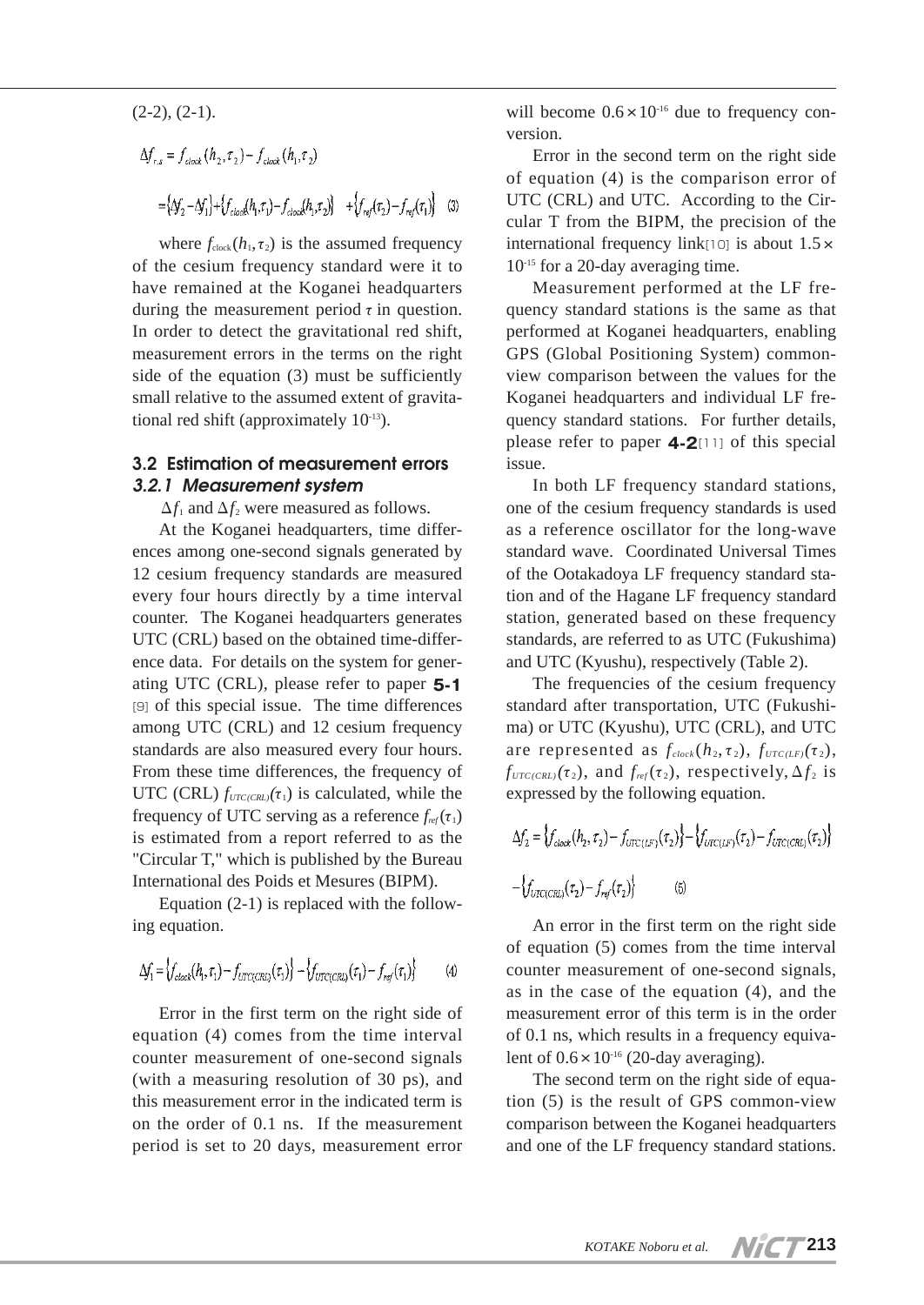The error is about  $1.5 \times 10^{-15}$  (with 20-day averaging), equivalent to the precision of the international frequency link, as in the case of equation (4).

The third term on the right side of equation (5) is the comparison error between UTC (CRL) and UTC; this error is about  $1.5 \times 10^{-15}$ (20-day averaging), equivalent to the precision of the international frequency link, as with the second term.

Therefore, the error in the first term of equation (3) is expressed by the square root of the sum of squares of the first and second terms of equation (4) and the first, second, and third terms of equation (5), which becomes  $2.6 \times 10^{-15}$ ; sufficiently small compared with the expected amount of gravitational red shift.

#### *3.2.2 Cesium frequency standard*

The cesium frequency standards used were the 5071A model from Agilent Technologies. Either a high-performance tube or a normal tube can be used as the beam tube of this type of cesium frequency standard. The high-performance tube is superior in stability, but the normal tube excels in economical efficiency and long life. Fig.2 shows the catalog specification values[12] and actual measurement values of their frequency stability. Although the values of the normal tube are around two or three times worse than those of the high-performance tube, it is very likely that stability of about 10-14 may be obtained if averaging of actual measurement values is performed for 20 days or more. This provides sufficient stability for the detection of the gravitational red shift. Therefore, the error in the second term on the right side of the equation (3) is sufficiently small.

At the Koganei headquarters, 12 cesium frequency standards with high-performance tubes are in operation, generating the standard time UTC (CRL)[9]. The clock rooms in which the cesium frequency standards are kept are temperature-controlled to  $23\pm0.5^{\circ}$ C; they are also shielded from electromagnetic fields, and provided with a fail-safe power supply system.

Three cesium frequency standards using normal tubes are installed at the Ootakadoya and Hagane LF frequency standard facilities and are used as time and frequency references for the long-wavelength band standard wave. The clock rooms are temperature-controlled to  $25\pm0.5^{\circ}$ C, and shielding is provided here as well against electromagnetic fields.

The catalog specification value[12] of the temperature characteristics of the cesium frequency standard is  $1.8 \times 10^{-15}$ °C for the normal tube and  $1.5 \times 10^{-15}$ °C for the high-performance tube in the temperature range from 0 to 55 ˚C. Fig.3 shows one example of the measured temperature characteristics for the 5071A

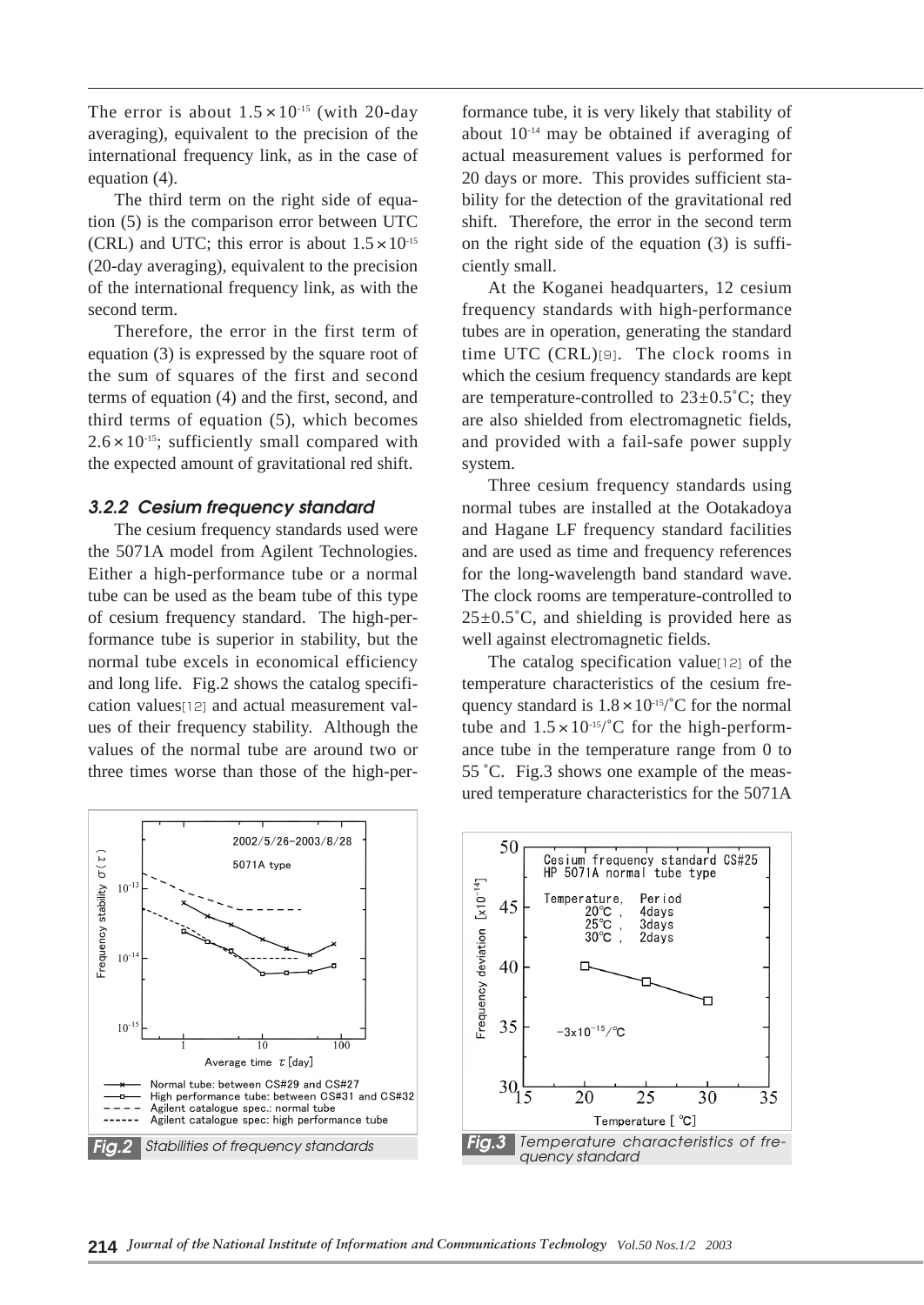with a normal tube. Based on this measurement, the temperature coefficient was calculated as  $-3 \times 10^{-15}$ °C. Since the temperature change in the vicinity of the frequency standard before and after transportation was 2˚C, the effect of temperature change is estimated as  $-6 \times 10^{-15}$ . This estimated temperature effect is of a lesser order than the detection frequency of the theoretically predicted gravitational red shift. Therefore, the error in the second term on the right side of the equation (3) is sufficiently small.

## *3.2.3 Reference frequency*

In order to measure the variation in frequency, it is necessary to prepare a frequency reference sufficiently stable with respect to the variation to be measured. UTC (CRL) is in principle a good candidate. However, UTC (CRL) is used not only as a frequency standard but also as a time standard, and it is subject to frequency adjustment on the order of 10<sup>-14</sup> depending on its deviation from UTC. This reference is therefore not ideal.

The UTC itself—the international standard for time and frequency―may act as a bridge between UTC (CRL) and the variation to be measured. UTC is a highly precise standard that has attained frequency stability in the order of 10-16 and accuracy of approximately  $2 \times 10^{-15}$  with the help of primary frequency standards of multiple countries and an averaging time of 30 days. However, time data can only be obtained every five days, and the accuracy of the international frequency link is about  $6 \times 10^{-15}$  with a five-day averaging time, as described above; these characteristics are somewhat problematic. However, with 20day averaging, stability of  $1.5 \times 10^{-15}$  may be expected.

As another possible candidate, a method is available whereby only the frequency of the Koganei headquarters cesium frequency standards are averaged for better stability and used as a reference. It has been shown in other research that with this method, a frequency reference as stable as on the order of  $5 \times 10^{-15}$ could be obtained by five-day averaging by establishing an ensemble of 10 to 12 atomic frequency standards which undergo equivalent weighted averaging[13]. With 20-day averaging, a stability of  $2.5 \times 10^{-15}$  could be expected. This ensemble time system is hereinafter referred to as the EWE (Equal Weight Ensemble).

As discussed above, error of any frequency reference standard is estimated to be smaller than the assumed amount of the gravitational red shift, or less than approximately 10-13. Therefore, both UTC and EWE will be selected and analyzed as potential frequency references for measurement, and the results will be compared.

# *3.2.4 Other effects*

In addition to the above-mentioned measurement errors, errors caused by temperature variation during the transportation of the cesium frequency standard and variation in the magnetic field were expected. Since temperature data during transportation and the magnetic-field data for the clock rooms were not available, it was impossible to estimate these error values, but these errors were considered to be sufficiently small based on the catalog specification values[12]. In Section **4.2**, these

| .                |                 |                 |                 |
|------------------|-----------------|-----------------|-----------------|
|                  | Tokyo           | Fukushima       | Kyushu          |
|                  | Koganei CRL     | Mt. Ootakadoya  | Mt. Hagane      |
| Altitude         | 84m             | 794m            | 900m            |
| Latitude         | N 35 deg 42'24" | N 37 deg 22'10" | N 33 deg 27'56" |
| Longitude        | E139 deg 29'19" | E140 deg 51'09" | E130 deg 10'34" |
| Straight<br>line |                 | 238 km          | 1066 km         |
| distance         |                 |                 |                 |
| UTC(k)           | UTC(CRL)        | UTC(Fukushima)  | UTC(Kyushu)     |

*Table 2 Altitude, latitude and longitude of three stations*

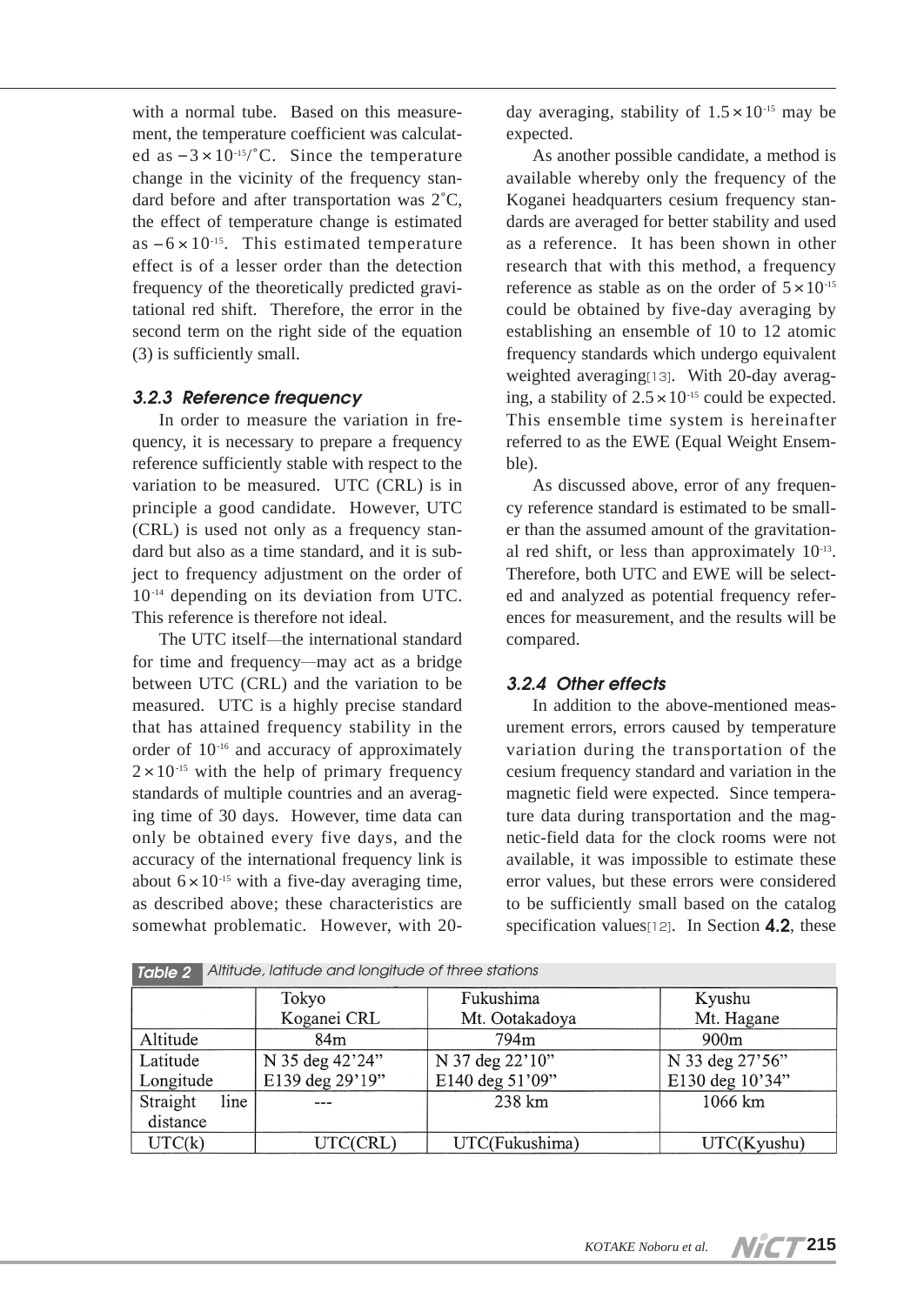| Conditions of the transportations<br>Table 3 |               |                                   |           |                |    |
|----------------------------------------------|---------------|-----------------------------------|-----------|----------------|----|
| Clock ID                                     | Beam<br>tube  | Transportation course             | Necessary | Transportation |    |
|                                              | type          |                                   | time      | date           |    |
| CS#28                                        | Normal        | $CRL \rightarrow Mt$ . Ootakadoya | 5hours    | 2000 April     | 27 |
| CS#30                                        | Normal        | $CRL \rightarrow Mt$ . Hagane     | 2days     | $2001$ May     | 22 |
| CS#25                                        | Normal        | $CRL \rightarrow Mt$ . Hagane     | 2days     | 2001 July      | 21 |
| CS#26                                        | Normal        | $CRL \rightarrow Mt$ . Hagane     | 2days     | 2001 July      | 21 |
| CS#31                                        | High perform. | CRL→ Mt. Ootakadoya               | 5hours    | 2002 April     | 24 |
| CS#31                                        | High perform. | Mt. Ootakadoya→CRL                | 3hours    | 2002 May       | 23 |

effects will be estimated by statistical analysis using actual measurement results.

#### **3.3 Outline of transportation**

Geographical specifications of the Koganei headquarters, the Mt. Ootakadoya LF frequency standard station, and the Mt. Hagane LF frequency standard station involved in the experiment are shown in Table 2, and an outline of the transportation (cesium beam tube type, travel route, time traveled, and date of transportation) are shown in Table 3.

Trucks were used to transport all of the standards, and during transportation the cesium frequency standards were connected to batteries and were run continuously. The truck used toll expressways for a major part of the distance traveled, and the speed of the truck was 100 km/h on these expressways. It took two days for the truck to transport the 5071A standards from the Koganei headquarters to the Mt. Hagane LF frequency standard station, since the distance is over 1,100 km on the expressways alone. This was the first attempt by the CRL to transport the 5071A standards over a long distance by truck.

Furthermore, in 2002, transport was carried out between the Koganei headquarters and the Mt. Ootakadoya LF frequency standard station, which was remarkable in two respects: It was the first time for CRL to transport the 5071A cesium frequency standards with high performance tubes, and it was the first time to conduct two-way transport.

## **4 Comparison between experimental results and theory**

#### **4.1 Frequencies before and after transportation**

Based on the transportation experiments shown in Table 3, variation in the time difference between the CS#30 and UTC before and after transportation to the Mt. Hagane LF frequency standard station was obtained (see Fig.4), and that for the CS#31 and UTC before and after transportation to the Mt. Ootakadoya LF frequency standard station (see Fig.5). In Fig.4, gaps extend over the course of approximately two months, because the CS#30 cesium frequency standard was lent out for manufacturer testing and the measurement system was not available before the opening of the Mt. Hagane LF frequency standard station.



In Fig.4 and Fig.5, the rate of change in time difference, i.e., the gradient in the graph, shows a frequency deviation. The frequency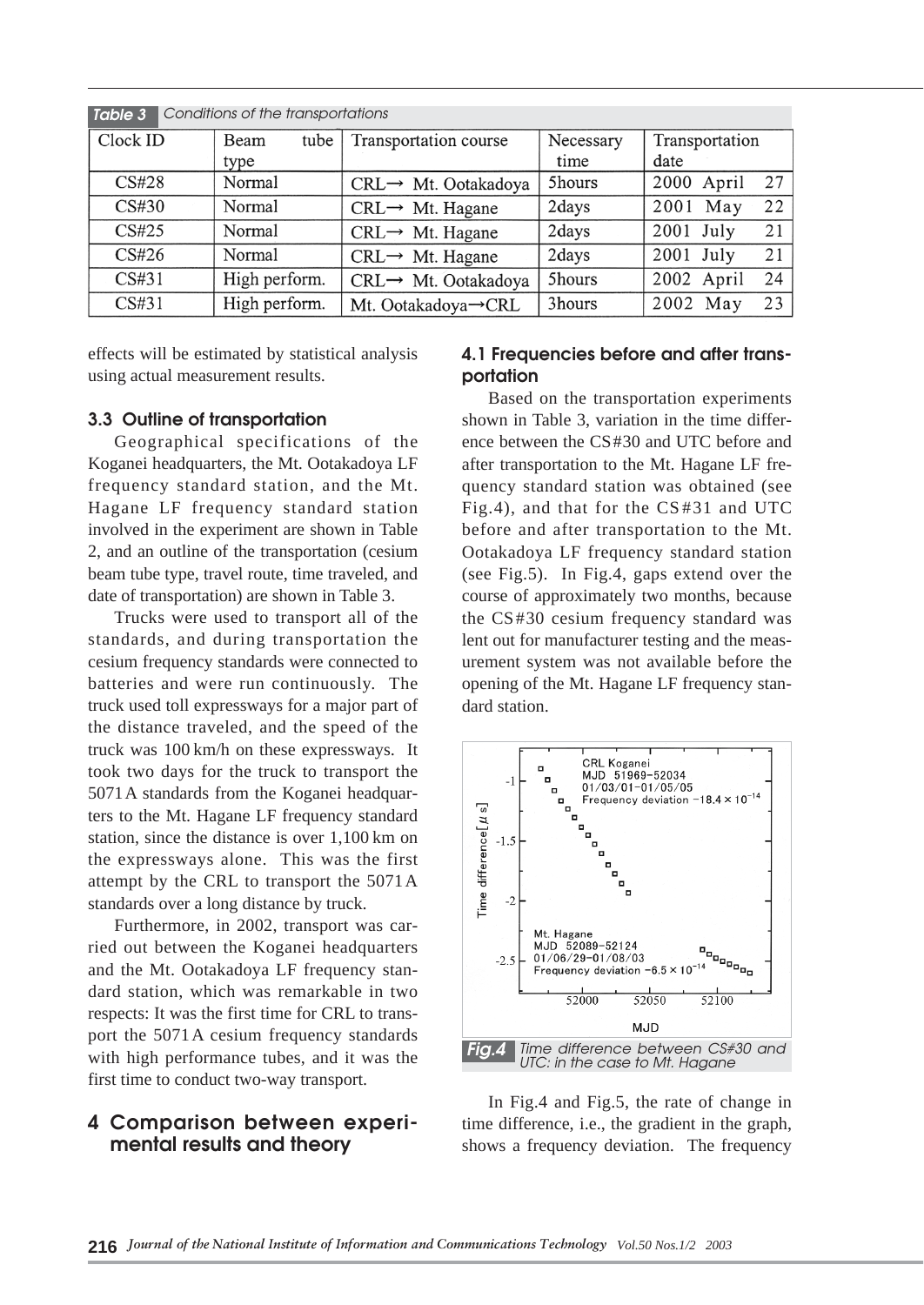

deviations between the CS#30 and UTC before and after transportation to Mt. Hagane were  $-18.4 \times 10^{-14}$  and  $-6.5 \times 10^{-14}$ , respectively, resulting in a frequency shift of  $+11.9 \times 10^{-14}$ (Fig.4). The frequency deviations between the CS#31 and UTC before and after the transportation to Mt. Ootakadoya (outbound trip) were  $-11.4 \times 10^{-14}$  and  $-2.3 \times 10^{-14}$ , respectively, resulting in a frequency shift of  $+9.1 \times 10^{-14}$ (Fig.5). Furthermore, the frequency deviations between the CS#31 and UTC before and after transportation from Mt. Ootakadoya (return trip) were  $-2.3 \times 10^{-14}$  and  $-9.9 \times 10^{-14}$ , respectively, resulting in a frequency shift of  $+7.6 \times 10^{-14}$  (Fig.5). These values indicate that the frequency deviation relative to standard UTC clearly changed in the course of transportation.

# **4.2 Comparison with theoretical values**

A comparison between theoretical and measured values of the gravitational red shift for the Mt. Hagane LF frequency standard station and for the Mt. Ootakadoya LF frequency standard station are shown in Table 4. The table illustrates both the case in which UTC was used as the reference for the time difference and the case in which the EWE was used, as described above. The difference in the frequency-shift value between these two references was  $\pm 0.9 \times 10^{-14}$ . These frequency shifts are in good agreement with values expected from estimations of the respective stabilities, which indicates that these frequency standards may serve equally well as excellent reference standards. In the following analysis, UTC is chosen as a typical reference.

The difference between the measured value (CS#30) and the theoretical value in transportation to the Hagane LF frequency standard station was  $+2.9 \times 10^{-14}$ . Due to natural occurrences preventing travel during transport to the LF frequency standard station in June 2001, the CS#25 and CS#26 were returned to the Koganei headquarters temporarily, and then successfully transported again to the LF frequency standard station in July. It can be surmised that the thermal environment during actual transportation in July was subject to rougher variation than in the clock rooms. The reason for the large error between measured values at this time and theoretical values is attributable to the effects of the thermal environment during the two days of transportation from Tokyo to Fukuoka prefecture. The average of the six measurements

| Clock ID         | $\Delta f_{rs}$ (Ref. EWE) | $\Delta f_{r}$ (Ref. UTC) | $\Delta f_{rs}$ (Theoretical value) |
|------------------|----------------------------|---------------------------|-------------------------------------|
| CS#25            | 19.7                       | 20.2                      | Mt. Hagane                          |
| CS#26            | 6.3                        | 7.2                       |                                     |
| CS#30            | 12.6                       | (see Fig. 4)<br>11.9      | 9.0                                 |
| <b>CS#28</b>     | 6.4                        | 6.2                       | Mt. Ootakadoya                      |
| CS#31(go)        | 8.8                        | (see Fig. $5$ )<br>9.1    |                                     |
| $CS#31$ (return) | 8.2                        | (see Fig. $5$ )<br>7.6    | 7.8                                 |

*Table 4 Comparison of frequency shift value between theoretical and measured values*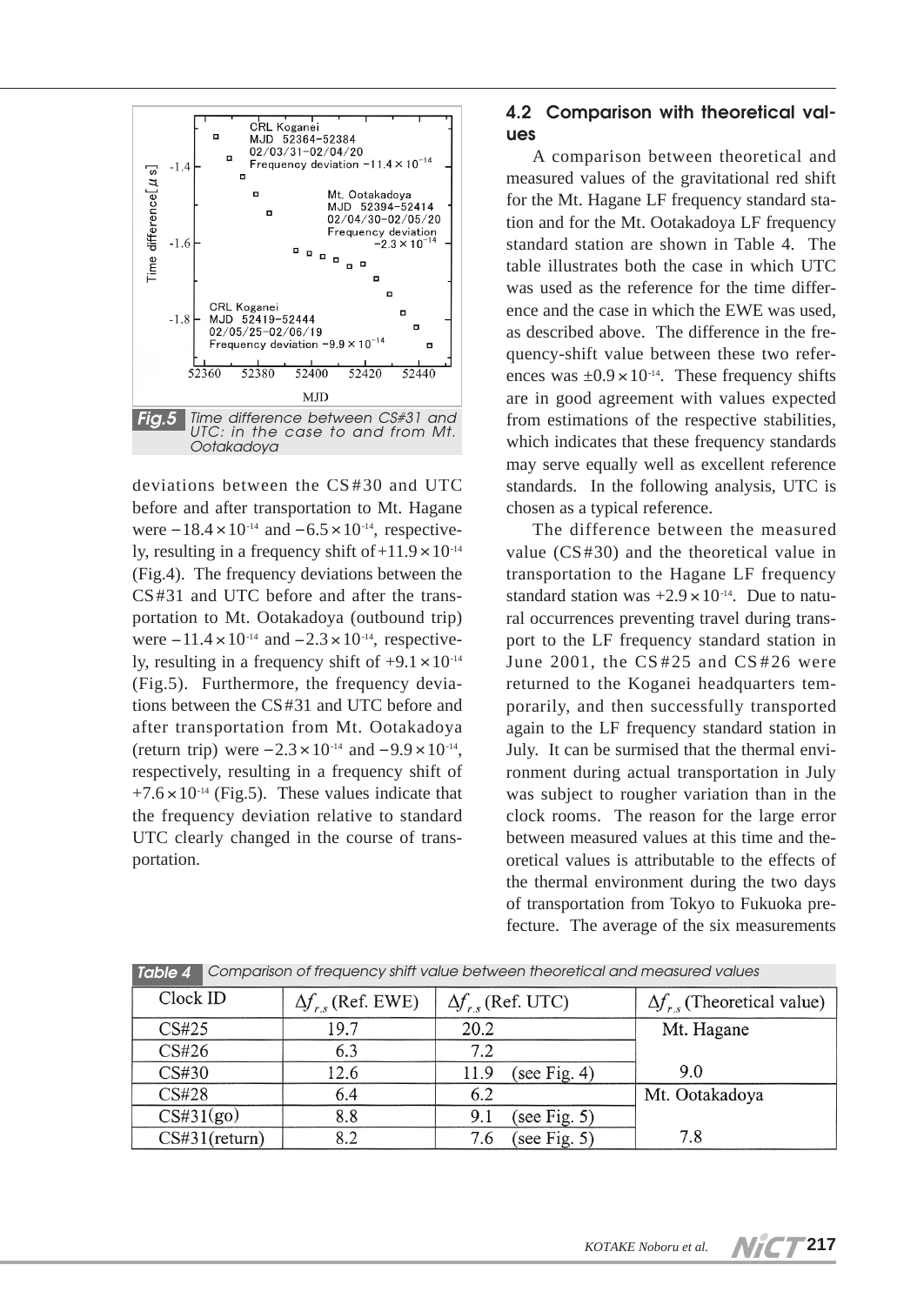of the Mt. Hagane LF frequency standard station shown in Table 4 is  $+13.0 \times 10^{-14}$ , which differs from the theoretical value by  $+4.0 \times 10^{-14}$ .

The difference between the measured value at the Mt. Ootakadoya LF frequency standard station (CS#31; round-trip average:  $+8.4 \times 10^{-14}$ ) and the theoretical value was  $+0.6\times10^{-14}$ . Since the CS#31 uses a high-performance cesium beam tube, its performance is approximately three times better in terms of frequency stability (one day) than that of a  $CS#28$  with a normal tube<sup>[12]</sup>. The average of the six measurements for the Mt. Ootakadoya LF frequency standard station shown in Table 4 is  $+7.7 \times 10^{-14}$ , differing from the theoretical value by  $-0.1 \times 10^{-14}$ , showing extremely excellent agreement. These results thus indicate that the difference between the measured value and the theoretical value in the case of transportation to the Mt. Ootakadoya LF frequency standard station was smaller than in the case of transportation to the Mt. Hagane LF frequency standard station. This difference in observed precision is assumed to be attributable to the different transportation times involved (and the resultant differences in thermal environments).

Further errors caused by temperature, magnetic fields, and vibration during transportation cannot be estimated due to lack of relevant data. However, when these errors are estimated based on the catalog specification values of the 5071A cesium frequency standard and the maximum assumed environmental change, each of these errors is shown to be smaller than approximately  $10^{-13}$ . More specifically, it can be assumed that the error value of the Mt. Ootakadoya LF frequency standard station is smaller than that of the Mt. Hagane LF frequency standard station because the former involves a shorter transportation distance and therefore the clock can be transported more quickly. Measurement results support this hypothesis.

### **5 Concluding remarks**

Taking advantage of the transportation of

the atomic frequency standards to LF frequency standard stations, we attempted to detect gravitational red shift in the atomic frequency standards based on data obtained before and after transportations. Although results varied depending on the specific conditions of transportation, it was clear that in the case of transportation to the Mt. Ootakadoya LF frequency standard station (a relatively easy trip), measured and theoretical values nearly agree, while in the case of the Mt. Hagane LF frequency standard station (involving longer travel), measured and theoretical values differ by about  $4 \times 10^{-14}$ ; an error equivalent to nearly half of the theoretical value itself. According to observation results, deviations were noted among measured values, depending on the cesium frequency standard used. Potential causes include changes in environmental conditions around the clock during transportation (i.e., variations in temperature and magnetic field), vibrations, methods of establishing a reference for the calculation of time difference data during transportation, and more; further analysis in this area is thus required.

To summarize, the system for generating, maintaining, and supplying Japanese Standard Time is highly precise and highly stable, and is sufficient to detect the gravitational red shift with a frequency variation of the order of  $10^{-14}$ . Now that the theory of relativity has been demonstrated in a number of experiments, our detection of the gravitational red shift does not carry much scientific novelty; however, considering that it was extremely difficult to detect this effect only 40 years ago, we cannot fail to note the enormous progress in the technology of time and frequency standards. In addition, it is extremely significant that in the course of this research, methods of daily routine work were re-confirmed through the detection of this effect, and the limits of the accuracies of the comparison and the measurement of the time and frequency were investigated in many processes.

We intend to continue to improve the precision and reliability of Japan Standard Time, and will work to improve techniques of meas